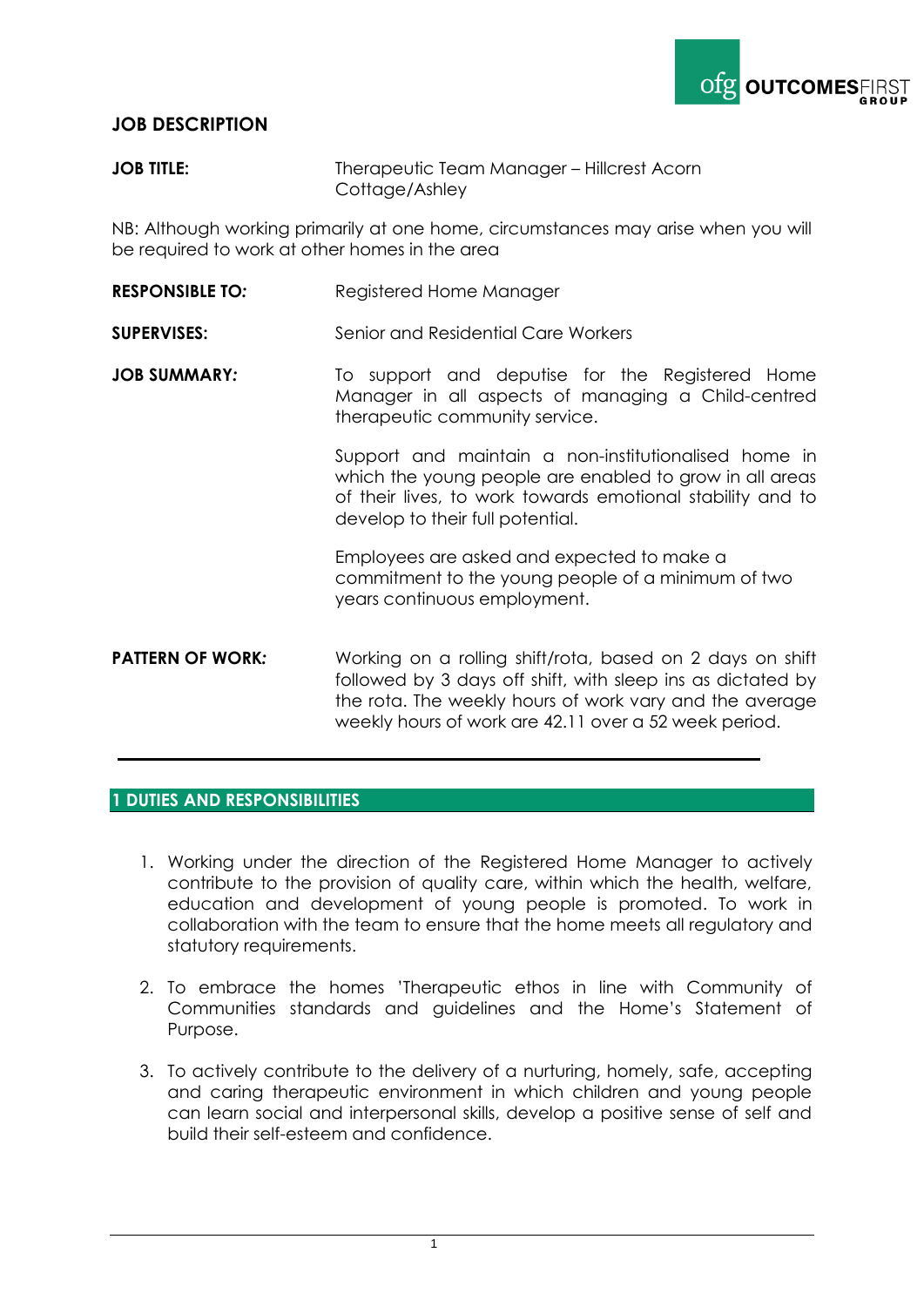

- 4. In collaboration with the Registered Home Manager work proactively with and direct the team within the daily routine and agreed structures of the house, to include for example day to day parenting responsibilities, undertaking daily household responsibilities such as domestic tasks (cleaning, washing, ironing etc.),cooking, shopping, taking young people to appointments/meetings, planning the day and participation in activities (including physical activities such as sport) with the young people. Support in the school environment, in lessons with the young people and with homework etc.
- 5. Working in collaboration with the Registered Home Manager, to ensure that all staff engage and build positive working relationship with the young people individually and as a group and have an understanding of group dynamics.
- 6. Work professionally and in partnership with parents, social workers, agencies and other professionals linked to the young person's Care plan to effectively fulfil the responsibility of parenting the young people. Support and facilitate contact with family members where appropriate. Ensure reports for 'Looked After' reviews are written accurately and appropriately, guiding staff where needed and within the prescribed timescale.
- 7. To work effectively as a member of the team and in the role of Therapeutic Team Manager to guide the staff in using effective care practice, deescalating and diversionary strategies and recognised techniques to manage young people who exhibit challenging, threatening and confrontational behaviour. Consistently act in accordance with the company's Behaviour Management policy and ensure appropriate recording takes place.
- 8. Follow all relevant aspects of legislation and regulation within which the general policies and procedures of the Company are designed. Support and guide staff in their understanding of how such issues are interpreted and followed in practice.
- 9. To take day to day responsibility for the running of the shift and giving appropriate support and direction to the staff team. Ensure adequate Staff cover at all times taking into account the planning of activities and tasks within the financial constraints of the staffing budget.
- 10. To participate in the design, implementation and monitoring of Care/Education plans for the young people, attending such meetings as and when required.
- 11. Working a non-discriminatory manner supporting the differing cultural, racial and religious needs of young people. Work constructively with colleagues and young people to enhance the positive value of working with difference, challenge attitudes and practice, which are inappropriate or unacceptable within the ethos of the house.
- 12. To ensure the staff team fully abide by and follow the company's Health and Safety policies and procedures to ensure safe and effective working practices for the staff, young people and people visiting the house.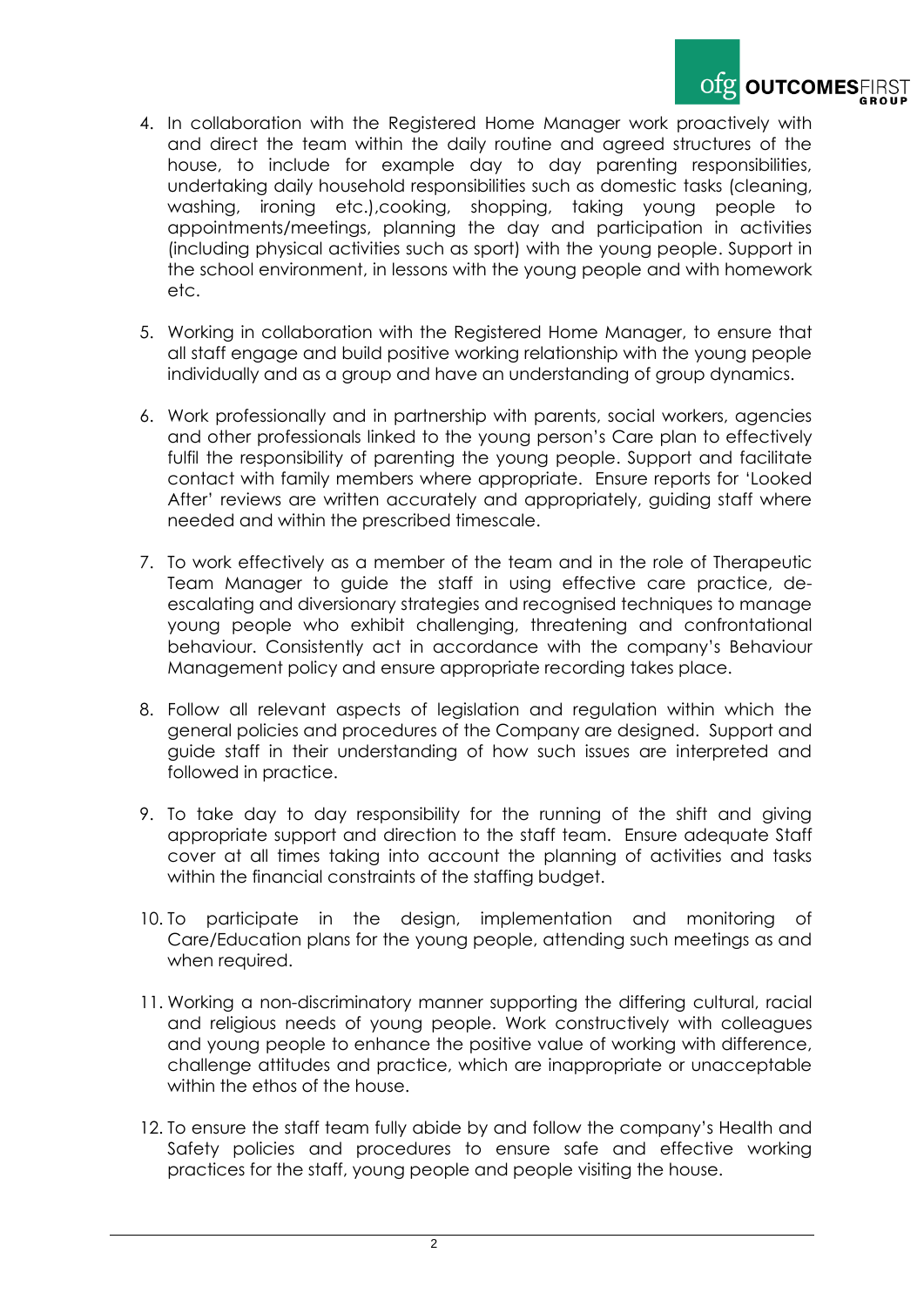

- 13. In conjunction with the Registered Home Manager work with the team to develop a positive public profile of the service ensuring good communication, relationships and that staff represent the service in a professional way. To ensure that the home exemplifies the highest quality of care to young people by actively promoting continual improvements.
- 14. Support the Registered Home Manager in reviewing the in-house recording system (Clear Care) and ensuring all staff are recording information in line with the Company's processes and procedures.
- 15. To follow and act in accordance with all relevant aspects of legislation, regulation and the Company's Policies and Procedures. Ensure own understanding and advise the team as appropriate of how such issues are interpreted and followed in practice, keeping up to date with changes.
- 16. To carry out any other tasks or duties deemed appropriate as directed by the Registered Home Manager.

### **2 SUPERVISORY RESPONSIBILITIES**

- 1. To lead the shift in the absence of the Registered Home Manager and direct the staff team. Ensure effective communication takes place and the sharing of key information to support handovers from/to education and care staff and at the beginning and end of the shifts. Ensuring all recording is completed to the required standards.
- 2. Ensure staff are allocated as key workers to individual young people. Guide staff in the key working responsibilities and ensure appropriate recording takes place. Regularly monitor and review to ensure all work is in line with the Care plan.
- 3. To take a lead in ensuring effective handovers and communications between home and school and at the beginning and end of the shift.
- 4. To provide formal supervision to individual members of staff as directed by the Registered Home Manager, in line with Company Policy and DFE Quality standards and conduct appraisals in line with the Company appraisals process.
- 5. To support the Registered Home Manager with referrals to the service in the assessment of the suitability of the young person and in the placement process.
- 6. To deputise for the Registered Home Manager in their absence, to ensure the safe and professional management of the service. To include attending reviews, planning meetings, team meetings and other related meetings or processes.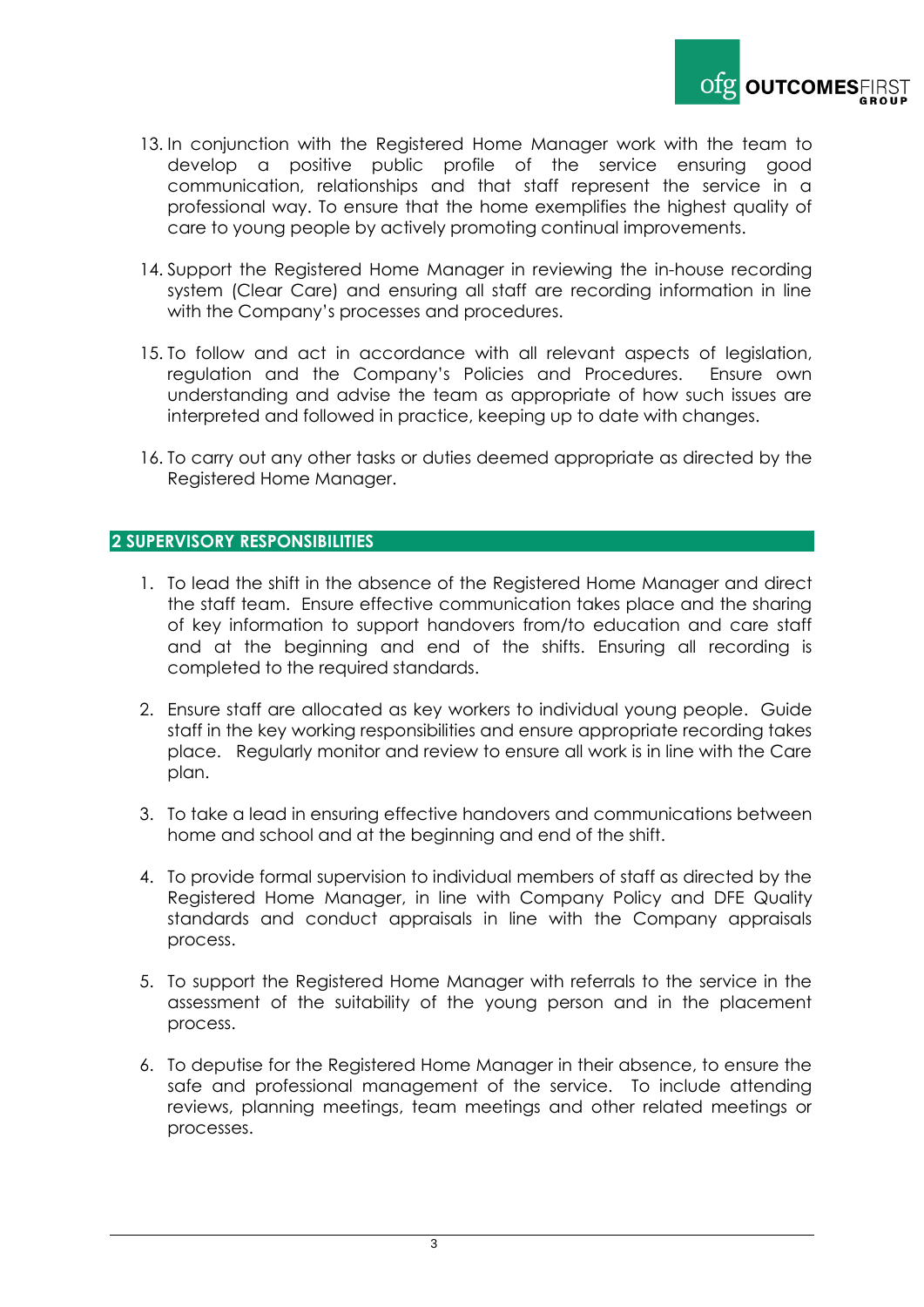

- 7. In conjunction with the Home Manager participate as and when necessary in the recruitment and selection process and induction of new staff.
- 8. To actively contribute in managing the service to achieve and maintain an outstanding Ofsted rating and in the continual development of the service.
- 9. To support and advise staff to enable them to work effectively and integrate theory into practice, mentor new staff as part of their ongoing induction and development.
- 10. To be responsible for ensuring that staff in the unit/home are supported and assessed through the QCF/NVQ programme within the appropriate timescales.
- 11. To serve as a positive role model to all staff in demonstrating good and consistent child care practice.

## **3 WORKING WITH YOUNG PEOPLE IN A CHILD-CENTRED, THERAPEUTIC APPROACH**

- 1. To support the Registered Home Manager in monitoring and reviewing the progress of each young person in connection with the Care plan.
- 2. To play an active role in the lives of all young people and to fulfil their emotional needs: to feel seen, heard, safe, respected, valued, supported, empathised with and cared for.
- 3. To be aware of the need to maintain a protective environment for the young people who have suffered abuse from adults and to develop ways in which they are able to trust adults.
- 4. To be able to acknowledge the abuse the young people have suffered and to be able to see the young person beyond their presenting behaviour.
- 5. To promote young people's rights, individuality and choice.
- 6. To build positive and appropriate working relationships with the young people, ensuring adherence to boundaries and consistency of care practice.
- 7. To organise, participate and facilitate, young people's Community meetings.

### **4 PERSONAL AND PROFESSIONAL DEVELOPMENT**

1. To attend all in-house and external training days/sessions; group clinical supervision and team meetings in order to develop a theoretical underpinning of residential-based therapeutic work. Attendance is required whether on or off shift.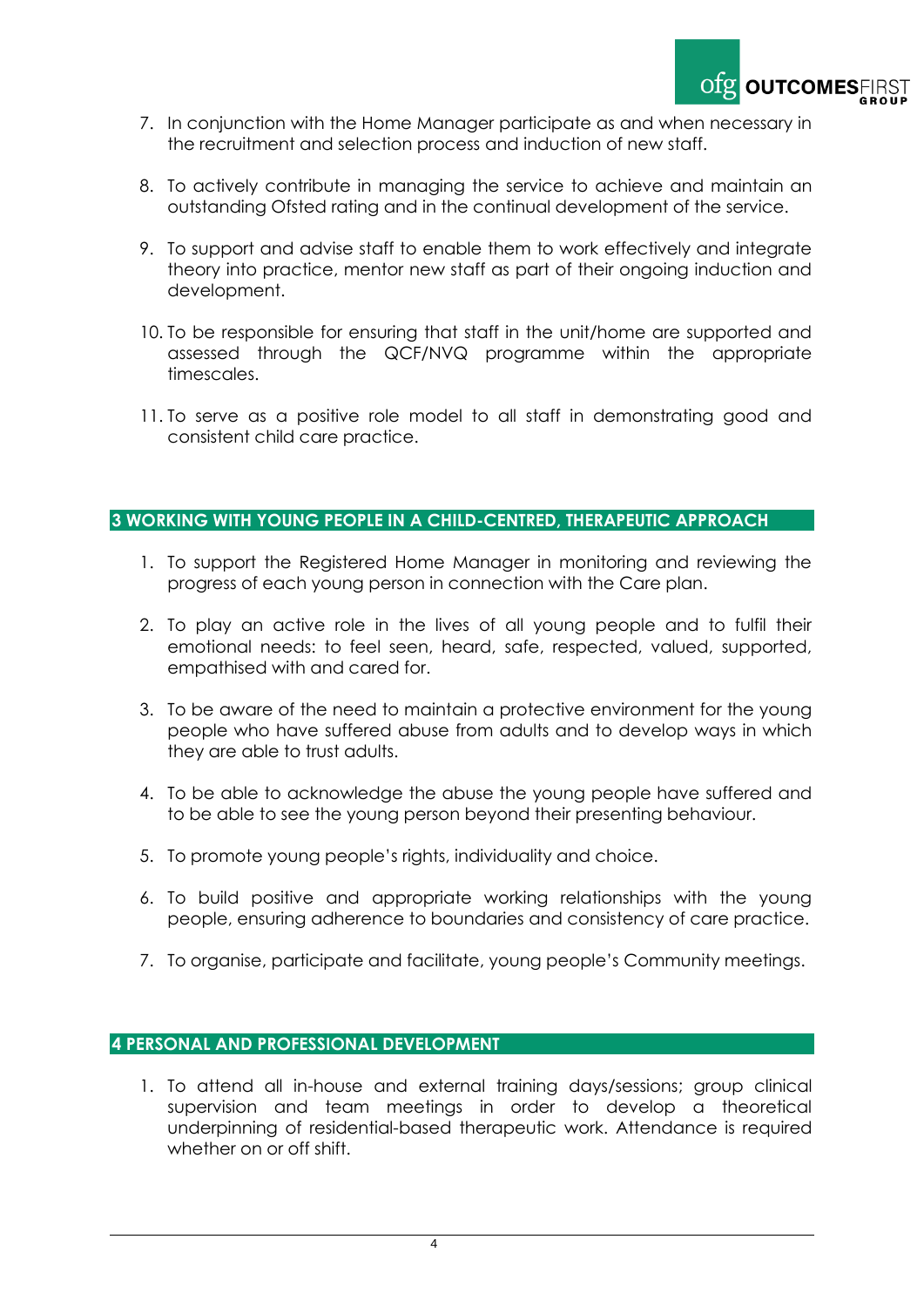

- 2. Complete all mandatory training requirements and refresher training to ensure knowledge and skills are updated and refreshed.
- 3. To arrange and attend regular individual supervision with the Registered Home Manager and to take responsibility for raising and addressing any relevant issues.
- 4. Take responsibility for own behaviour and practice and continue selfdevelopment through reading, research etc. Provide peer support and guidance to other members of staff.
- 5. Undertake appropriate training, including Childrens Services Induction workbook and refresher training in specified areas as identified by the Home Manager. A commitment to ongoing training and development, attending training on 'off shift' as and when the need requires.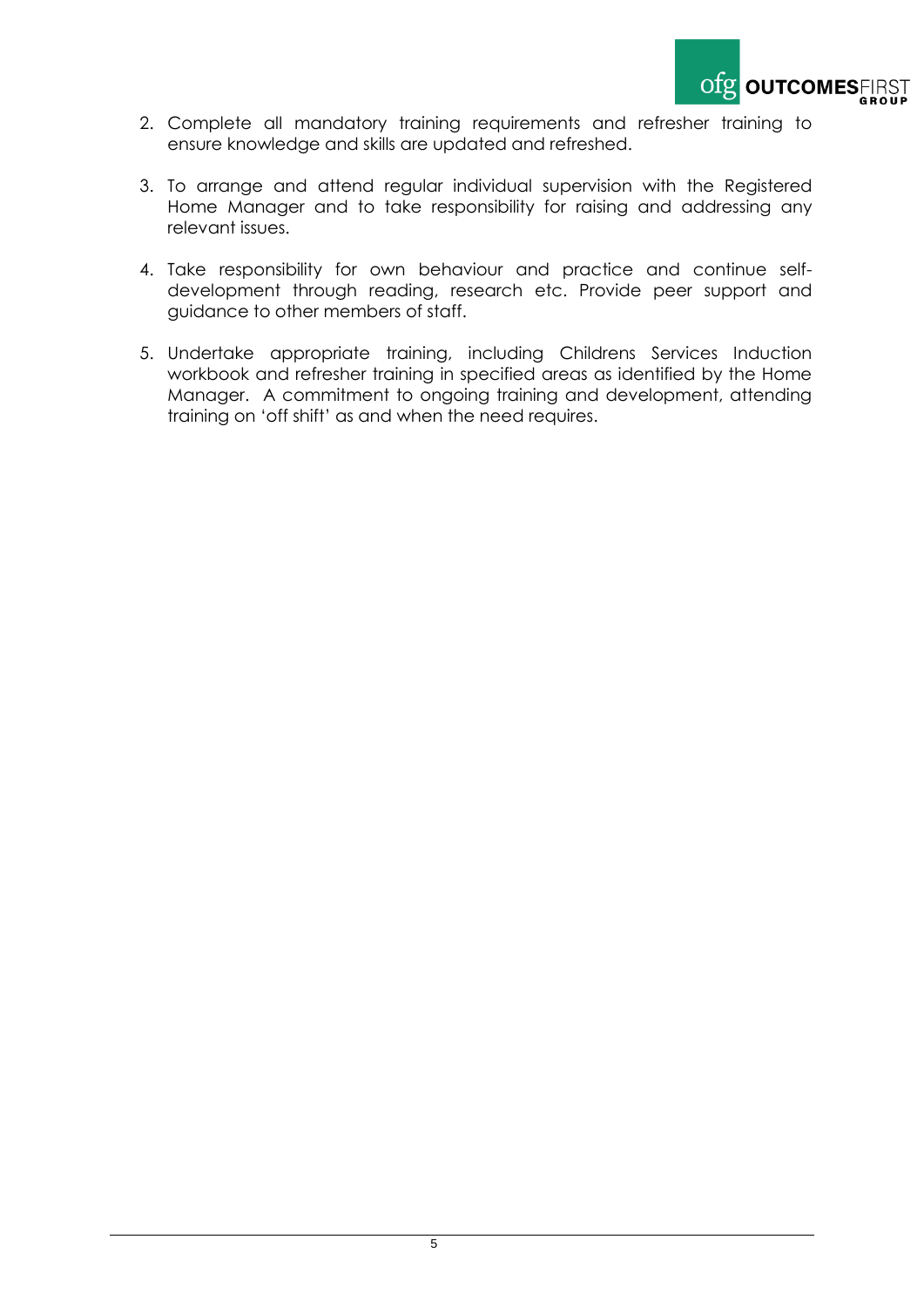

# **PERSON SPECIFICATION Therapeutic Team Manager**

| <b>Education/Qualifications</b>                                                                                                                                                                                                                                                                         | Essential | Desirable | Method of<br>Assessment                     |
|---------------------------------------------------------------------------------------------------------------------------------------------------------------------------------------------------------------------------------------------------------------------------------------------------------|-----------|-----------|---------------------------------------------|
| Level 3 Diploma in Residential<br>Childcare or equivalent                                                                                                                                                                                                                                               |           |           | Application<br>Form<br>Certificates         |
| From April 2016, it is a requirement to<br>hold a Level 3 Diploma in Residential<br>Childcare within 2 years of your start<br>date. It will therefore be essential<br>criteria for the job. If you do not hold<br>this qualification, the company will<br>sponsor you to achieve this<br>qualification. |           |           |                                             |
| <b>Recognised Social Work</b><br>qualification                                                                                                                                                                                                                                                          |           |           | Application<br>Form<br>Certificates         |
| Knowledge & Experience                                                                                                                                                                                                                                                                                  |           |           |                                             |
| A sound knowledge of child care<br>and child development, developed<br>through working directly with<br>children and young people                                                                                                                                                                       |           |           | Application<br>Form<br>Interview            |
| Experience of working with young<br>people in a residential care setting                                                                                                                                                                                                                                |           |           | Application<br>Form<br>Interview            |
| A good working knowledge and<br>understanding of current child care<br>legislation                                                                                                                                                                                                                      | ✓         |           | Application<br>Form<br>Interview            |
| A good working knowledge of<br>group dynamics                                                                                                                                                                                                                                                           | ✓         |           | Application<br>Form<br>Interview            |
| Experience in the management and<br>supervision of staff                                                                                                                                                                                                                                                | ✔         |           | Application<br>Form<br>Interview            |
| Experience of managing petty cash<br>systems and rota creation.                                                                                                                                                                                                                                         |           |           | Application<br>Form<br>Interview            |
| <b>Skills &amp; Abilities</b>                                                                                                                                                                                                                                                                           |           |           |                                             |
| <b>Excellent communication skills</b><br>(written and verbal) and able to<br>form and sustain positive working<br>relationships                                                                                                                                                                         | ✔         |           | Application<br>Form<br><b>Whole Process</b> |
| IT literate - ability to use Microsoft<br>office packages.                                                                                                                                                                                                                                              | ✓         |           | Application<br>Form<br>Interview            |
| Ability to manage personal and<br>professional boundaries and guide<br>staff in providing consistent practice<br>and care                                                                                                                                                                               | ✔         |           | Application<br>Form<br>Interview            |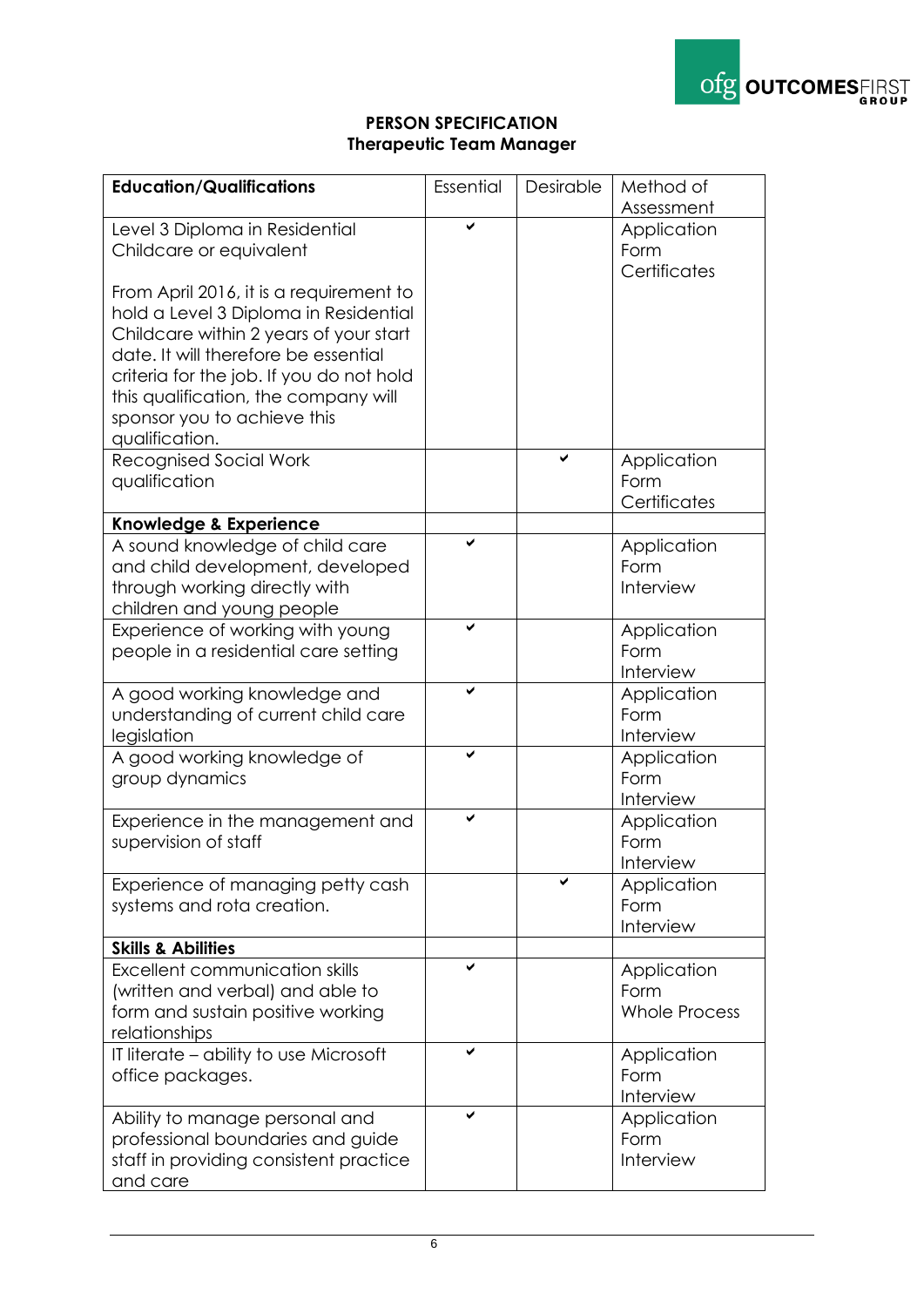

| Able to work in collaboration with    |   | Application                    |
|---------------------------------------|---|--------------------------------|
| the Home Manager in the               |   | Form                           |
| management and deployment of          |   | Interview                      |
| the staff team                        |   |                                |
| Able to take responsibility for the   | ✓ | Application                    |
| operation of the home in the          |   | Form                           |
| absence of the Home Manager           |   | Interview                      |
| Ability to understand the differing   |   | Application                    |
| dynamics and distinguish between      |   | Form                           |
| the differing needs of the individual |   | Interview                      |
| and the group                         |   |                                |
| Ability to engage in a range of       | ✔ | Application                    |
| activities to develop and sustain     |   | Form                           |
| appropriate relationships with young  |   | Interview                      |
| people                                |   |                                |
| Able to organise and prioritise own   | ✓ | Application                    |
| work and the priorities of the team   |   | Form                           |
|                                       |   | Interview                      |
| Ability to direct, lead and motivate  | ✔ | Interview                      |
| individuals and the team              |   |                                |
| Ability to recognise and deal with    | ✓ | Interview                      |
| conflict and challenging situations   |   |                                |
| Able to use initiative and work       | ✓ | Interview                      |
| autonomously within the boundaries    |   |                                |
| of the role                           |   |                                |
| Ability to cope with the pressures of | ✔ | Interview                      |
| a residential care setting            |   |                                |
| Able to provide formal supervision    | V | Interview                      |
| and manage staff performance          |   |                                |
| Ability to constructively engage with | ✓ | Interview                      |
| and positively influence others       |   |                                |
| Hold a current full UK manual driving | ✔ | Application                    |
| licence and prepared to drive as      |   | Form                           |
| part of the work                      |   |                                |
| Committed to anti-discriminatory      |   | Interview                      |
| practice and anti-oppressive          |   |                                |
| approach and able to translate this   |   |                                |
| attitude into practice                | ✔ |                                |
| Commitment to personally              |   | Interview                      |
| undertake further training and        |   |                                |
| development and a commitment to       |   |                                |
| the training and development of the   |   |                                |
| team                                  | ✔ |                                |
| Able to meet the requirement of       |   | Interview                      |
| working on a shift/rota basis         |   |                                |
| <b>Management competencies</b>        |   | Method of<br><b>Assessment</b> |
| Communication                         |   | Selection                      |
| Actively listens, articulates,        |   | Process                        |
| encourages openness, clearly sets     |   |                                |
| expectations and ensures the          |   |                                |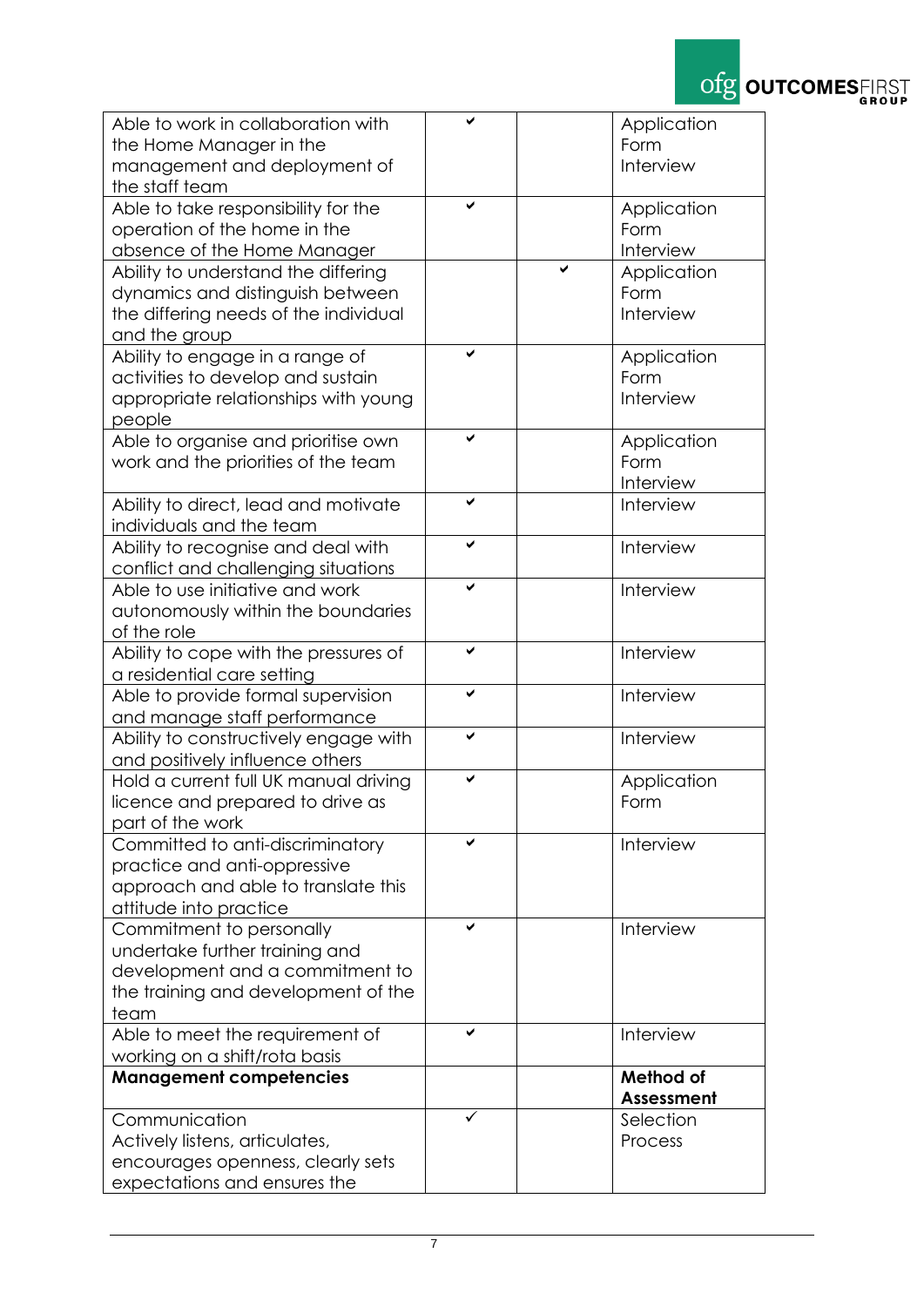

| message is understood. Adapts to<br>the audience in style and method |   |           |
|----------------------------------------------------------------------|---|-----------|
| both verbal and non-verbal                                           |   |           |
|                                                                      | ✓ | Selection |
| Leadership                                                           |   | Process   |
| A positive role model who leads<br>from the front, drives the        |   |           |
| achievement of business objectives                                   |   |           |
| through planning, implementing,                                      |   |           |
| reviewing, and engaging the team                                     |   |           |
| Confidence                                                           |   | Selection |
| Through self-belief projects a clear                                 |   | Process   |
| and assertive vision which inspires                                  |   |           |
| others to find the confidence within                                 |   |           |
| Delegation                                                           |   | Selection |
| Ensures individuals have the skills and                              |   | Process   |
| mind-set to accomplish tasks. Listens                                |   |           |
| to ideas and agrees expectations                                     |   |           |
| and parameters. Monitors and                                         |   |           |
| evaluates outcomes offering                                          |   |           |
| constructive feedback for                                            |   |           |
| continuous improvement                                               |   |           |
| Professional                                                         |   | Selection |
| Represents themselves and the                                        |   | Process   |
| organisation with integrity and                                      |   |           |
| credibility and delivers to the highest                              |   |           |
| standard. Protects the boundaries of                                 |   |           |
| confidentiality                                                      |   |           |
| Knowledgeable                                                        | ✓ | Selection |
| Expertise of the role with                                           |   | Process   |
| comprehensive understanding of                                       |   |           |
| best practice, current policies,                                     |   |           |
| procedures, regulation and                                           |   |           |
| legislation. Demonstrates                                            |   |           |
| commitment to continual                                              |   |           |
| development to enhance                                               |   |           |
| performance of self and team                                         |   |           |
| Organised                                                            |   | Selection |
| Demonstrates effective skills to                                     |   | Process   |
| prioritise, plan, monitor and evaluate                               |   |           |
| to ensure the continual                                              |   |           |
| development of the provision                                         |   |           |
| <b>Managing Performance</b>                                          |   | Selection |
| Dedicates time to identify                                           |   | Process   |
| development opportunities,<br>addresses issues, sets SMART           |   |           |
|                                                                      |   |           |
| objectives with clear expectations.                                  |   |           |
| Offers regular constructive feedback                                 |   |           |
| to enhance performance                                               |   | Selection |
| <b>Managing People</b><br>Demonstrates commitment to                 |   | Process   |
|                                                                      |   |           |
| promoting and supporting the                                         |   |           |